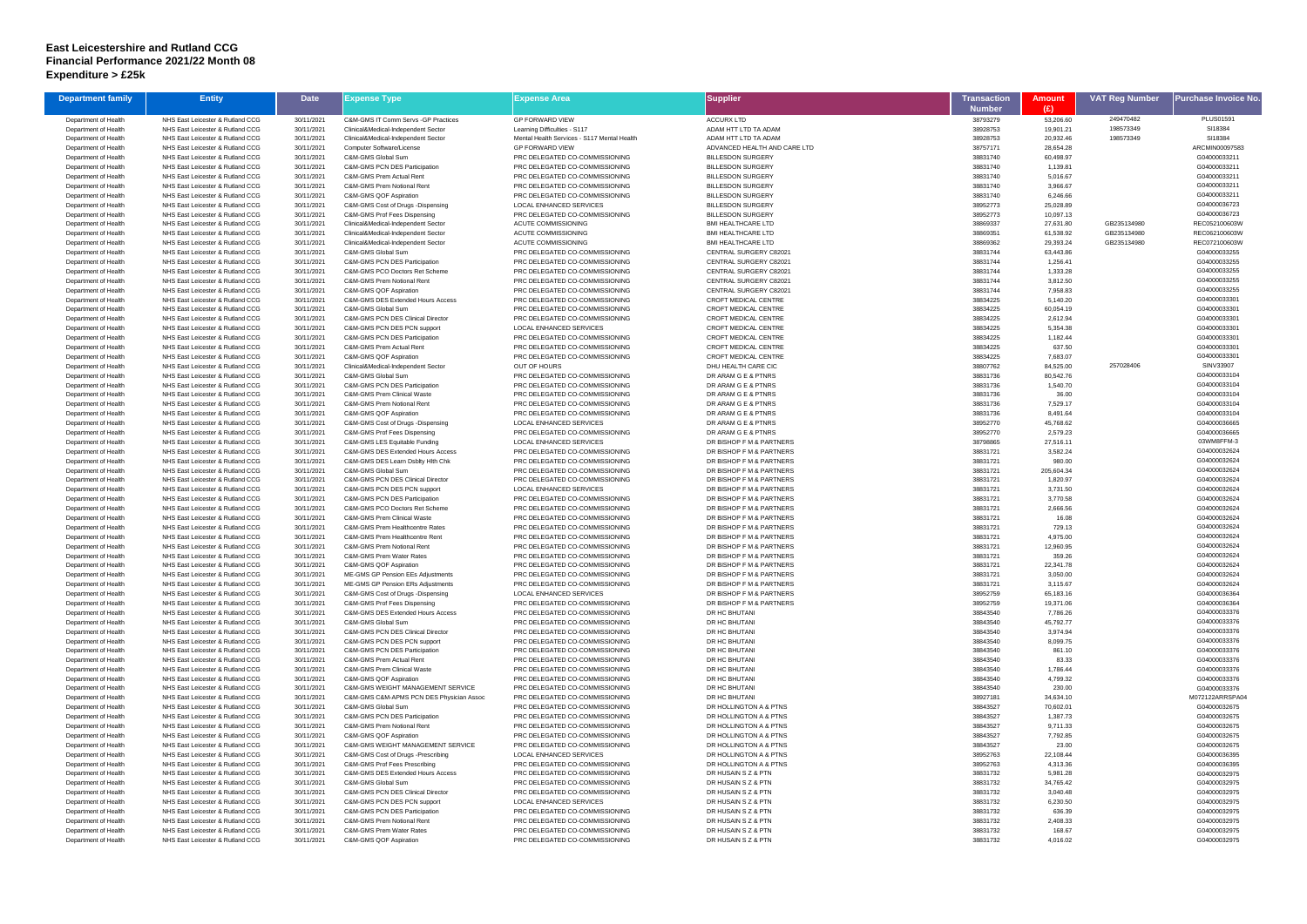Department of Health NHS East Leicester & Rutland CCG 30/11/2021 Apprenticeship Levy Payable BALANCE SHEET HMRC HMRC HMRC 38832529 313.00 654457614 120PY005699782207

Department of Health NHS East Leicester & Rutland CCG 30/11/2021 C&M-GMS DES Learn Dsblty Hlth Chk PRC DELEGATED CO-COMMISSIONING DR JK INMAN & PARTNERS 38831748 38831748 420.00 400000333310 430.00 420.00 420.00 6040000333 Department of Health NHS East Leicester & Rutland CCG 30/11/2021 C&M-GMS Global Sum PRC DELEGATED CO-COMMISSIONING DR JK INMAN & PARTNERS 38831748 38831748 38831748 90,709.33<br>Department of Health NHS East Leicester & Rutla Department of Health NHS East Leicester & Rutland CCG 30/11/2021 C&M-GMS PCN DES Participation PRC DELEGATED CO-COMMISSIONING DR JK INMAN & PARTNERS 38831748 38831748 1,718.60 1,718.60 38831748 39831748 1,718.60 G040000333 Department of Health NHS East Leicester & Rutland CCG 30/11/2021 C&M-GMS QOF Aspiration PRC DELEGATED CO-COMMISSIONING DR JK INMAN & PARTNERS 38831748 38831748 10,965.59 10,965.59 604000033310 Department of Health NHS East Leicester & Rutland CCG 30/11/2021 C&M-GMS Global Sum PRC DELEGATED CO-COMMISSIONING DR KER DAJ & PARTNERS MARKET OVERTON & SOMERBY SURGERY 38831723 42,228.02<br>Department of Health NHS East Lei Department of Health NHS East Leicester & Rutland CCG 30/11/2021 C&M-GMS PCN DES Participation PRC DELEGATED CO-COMMISSIONING DR KER DAJ & PARTNERS MARKET OVERTON & SOMERBY SURGERY 38831723 782.57 782.57 616.16 Department of Health NHS East Leicester & Rutland CCG 30/11/2021 C&M-GMS Prem Clinical Waste PRC DELEGATED CO-COMMISSIONING DR KER D A J & PARTNERS MARKET OVERTON & SOMERBY SURGERY 38831723 616.16 Department of Health NHS East Leicester & Rutland CCG 30/11/2021 C&M-GMS Prem Notional Rent PRC DELEGATED CO-COMMISSIONING DR KER D A J & PARTNERS MARKET OVERTON & SOMERBY SURGERY 38831723 6,208.33 Department of Health NHS East Leicester & Rutland CCG 30/11/2021 C&M-GMS Prem Water Rates PRC DELEGATED CO-COMMISSIONING DR KER D A J & PARTNERS MARKET OVERTON & SOMERRY SURGERY 38831723 46.20 Department of Health NHS East Leicester & Rutland CCG 30/11/2021 C&M-GMS OOF Aspiration PRC DELEGATED CO-COMMISSIONING DR KER D.A. J & PARTNERS MARKET OVERTON & SOMERRY SURGERY 38831723 4,003.44 Department of Health NHS East Leicester & Rutland CCG 30/11/2021 C&M-GMS Cost of Drugs -Dispensing LOCAL ENHANCED SERVICES DR KER DAJ & PARTNERS MARKET OVERTON & SOMERBY SURGERY 38952761 27,842.39<br>Department of Health NHS Department of Health NHS East Leicester & Rutland CCG 30/11/2021 C&M-GMS Prof Fees Dispensing PRC DELEGATED CO-COMMISSIONING DR KER D A J & PARTNERS MARKET OVERTON & SOMERBY SURGERY 38952761 11,663.65 Department of Health NHS East Leicester & Rutland CCG 30/11/2021 C&M-GMS DES Extended Hours Access PRC DELEGATED CO-COMMISSIONING DR LAWRENCE N W & PTNRS 38831728 38831728 5,672.64 5,672.64 5,672.64 6040000032751 Department of Health NHS East Leicester & Rutland CCG 30/11/2021 C&M-GMS Global Sum PRC DELEGATED CO-COMMISSIONING DR LAWRENCE N W & PTNRS 38831728 88,562.71 88,562.71 88,562.71 G04000032751 Department of Health NHS East Leicester & Rutland CCG 30/11/2021 C&M-GMS PCN DES Clinical Director PRC DELEGATED CO-COMMISSIONING DR LAWRENCE N W & PTNRS 38831728 38831728 2,883.59 2,883.59 38831728 2,883.59 G04000032751 Department of Health NHS East Leicester & Rutland CCG 30/11/2021 C&M-GMS PCN DES PCN support LOCAL ENHANCED SERVICES DR LAWRENCE N W & PTNRS 38831728 38831728 5,909.00 5,909.00 5,909.00 604000032751 Department of Health NHS East Leicester & Rutland CCG 30/11/2021 C&M-GMS PCN DES Participation PRC DELEGATED CO-COMMISSIONING DR LAWRENCE N W & PTNRS 38831728 38831728 1,697.12 Department of Health NHS East Leicester & Rutland CCG 30/11/2021 C&M-GMS Prem Actual Rent PRC DELEGATED CO-COMMISSIONING DR LAWRENCE N W & PTNRS 38831728 731.25 731.25 731.25 604000032751 Department of Health NHS East Leicester & Rutland CCG 30/11/2021 C&M-GMS Prem Clinical Waste PRC DELEGATED CO-COMMISSIONING DR LAWRENCE N W & PTNRS 38831728 48.00 48.00 48.00 48.00 49000032751 Department of Health NHS East Leicester & Rutland CCG 30/11/2021 C&M-GMS QOF Aspiration PRC DELEGATED CO-COMMISSIONING DR LAWRENCE N W & PTNRS 38831728 38331728 11,148.51 Department of Health NHS East Leicester & Rutland CCG 30/11/2021 ME-GMS GP Pension EEs PRC DELEGATED CO-COMMISSIONING DR LAWRENCE N W & PTNRS 38831728 38831728 46.05 46.05 46.05 46.05 G04000032751 Department of Health NHS East Leicester & Rutland CCG 30/11/2021 ME-GMS GP Pension ERs PRC DELEGATED CO-COMMISSIONING DR LAWRENCE N W & PTNRS 38831728 71.20 71.20 71.20 71.20 604000032751 Department of Health NHS East Leicester & Rutland CCG 30/11/2021 C&M-GMS Global Sum PRC DELEGATED CO-COMMISSIONING DR MASHARANI V 38831757 38831757 44,532.36 44,532.36 604000033477 Department of Health NHS East Leicester & Rutland CCG 30/11/2021 C&M-GMS PCN DES Participation PRC DELEGATED CO-COMMISSIONING DR MASHARANI V 38831757 819.21 819.21 819.21 604000033477 Department of Health NHS East Leicester & Rutland CCG 30/11/2021 C&M-GMS Prem Actual Rent PRC DELEGATED CO-COMMISSIONING DR MASHARANI V 38831757 329.33 329.33 329.33 SCG4000033477 329.33 SCG4000033477 329.33 SCG4000033477 Department of Health NHS East Leicester & Rutland CCG 30/11/2021 C&M-GMS QOF Aspiration PRC DELEGATED CO-COMMISSIONING DR MASHARANI V 38831757 38831757 4,637.64 4,637.64 604000033477 Department of Health NHS East Leicester & Rutland CCG 30/11/2021 C&M-GMS DES Violent Patients PRC DELEGATED CO-COMMISSIONING DR PROWSE G D W & PTNRS 38831755 3,882.00 Department of Health NHS East Leicester & Rutland CCG 30/11/2021 C&M-GMS Global Sum PRC DELEGATED CO-COMMISSIONING DR PROWSE G D W & PTNRS 38831755 106,479.66 106,479.66 604000033463 Department of Health NHS East Leicester & Rutland CCG 30/11/2021 C&M-GMS PCN DES Participation PRC DELEGATED CO-COMMISSIONING DR PROWSE G D W & PTNRS 38831755 2,027.03 2631755 2,027.03 604000033463 Department of Health NHS East Leicester & Rutland CCG 30/11/2021 C&M-GMS Prem Notional Rent PRC DELEGATED CO-COMMISSIONING DR PROWSE G D W & PTNRS 38831755 7,201.41 38831755 7,201.41 G04000033463 Department of Health NHS East Leicester & Rutland CCG 30/11/2021 C&M-GMS QOF Aspiration PRC DELEGATED CO-COMMISSIONING DR PROWSE G D W & PTNRS 38831755 38831755 12,299.98 Department of Health NHS East Leicester & Rutland CCG 30/11/2021 ME-GMS GP Pension EEs Adjustments PRC DELEGATED CO-COMMISSIONING DR PROWSE G D W & PTNRS 38831755 38831755 1,812.50 1,812.50 504000033463 Department of Health NHS East Leicester & Rutland CCG 30/11/2021 ME-GMS GP Pension ERs Adjustments PRC DELEGATED CO-COMMISSIONING DR PROWSE G D W & PTNRS 38831755 38831755 1,797.50 1,797.50 38831755 1,797.50 604000033463 Department of Health NHS East Leicester & Rutland CCG 30/11/2021 C&M-GMS Global Sum PRC DELEGATED CO-COMMISSIONING DR RS HURWOOD & PARTNERS 38831738 38831738 93,449.91 93,449.91 G04000033107 Department of Health NHS East Leicester & Rutland CCG 30/11/2021 C&M-GMS PCN DES Participation PRC DELEGATED CO-COMMISSIONING DR RS HURWOOD & PARTNERS 38831738 38831738 1,801.51 504000033107 Department of Health NHS East Leicester & Rutland CCG 30/11/2021 C&M-GMS QOF Aspiration PRC DELEGATED CO-COMMISSIONING DR RS HURWOOD & PARTNERS 38831738 38831738 10,494.92 10,494.92 604000033107 Department of Health NHS East Leicester & Rutland CCG 30/11/2021 C&M-GMS Global Sum PRC DELEGATED CO-COMMISSIONING DR S WOODING & PARTNERS 38831726 38831726 58,860.38 5860.38 SSA SCOLOGO 39831726 58,860.38 SSA SCOLOGO 3983 Department of Health NHS East Leicester & Rutland CCG 30/11/2021 C&M-GMS PCN DES Participation PRC DELEGATED CO-COMMISSIONING DR S WOODING & PARTNERS 38831726 38831726 1,115.62 1,115.62 504000032721 Department of Health NHS East Leicester & Rutland CCG 30/11/2021 C&M-GMS Prem Notional Rent PRC DELEGATED CO-COMMISSIONING DR S WOODING & PARTNERS 38831726 3,537.22 38831726 3,537.22 SCOLOGO 3,537.22 SCOLOGO 3,537.22 SCOLO net of Health NHS East Leicester & Rutland CCG 30/11/2021 C&M-GMS QOF Aspiration PRC DELEGATED CO-COMMISSIONING DR S WOODING & PARTNERS 38831726 38831726 5,390.22<br>Department of Health NHS East Leicester & Rutland CCG 30/11 Department of Health NHS East Leicester & Rutland CCG 30/11/2021 C&M-GMS Cost of Drugs -Dispensing LOCAL ENHANCED SERVICES DR S WOODING & PARTNERS 38952764 38952764 56,068.83 56,068.83 G04000036419 Department of Health NHS East Leicester & Rutland CCG 30/11/2021 C&M-GMS Prof Fees Dispensing PRC DELEGATED CO-COMMISSIONING DR S WOODING & PARTNERS 38952764 21,300.06 21,300.06 21,300.06 38952764 21,300.06 G04000036419 Department of Health NHS East Leicester & Rutland CCG 30/11/2021 C&M-GMS DES Learn Dsblty Hlth Chk PRC DELEGATED CO-COMMISSIONING DR SELMES & PARTNERS 38831752 38831752 140.00 140.00 SQ40000333737 Department of Health NHS East Leicester & Rutland CCG 30/11/2021 C&M-GMS Global Sum PRC DELEGATED CO-COMMISSIONING DR SELMES & PARTNERS ARTNERS 38831752 38831752 74,006.62<br>Department of Health NHS East Leicester & Rutland Department of Health NHS East Leicester & Rutland CCG 30/11/2021 C&M-GMS PCN DES Participation PRC DELEGATED CO-COMMISSIONING DR SELMES & PARTNERS 38831752 38831752 1,171.67 38831752 1,171.67 39831752 1,171.67 G04000033373 Department of Health NHS East Leicester & Rutland CCG 30/11/2021 C&M-GMS Prem Notional Rent PRC DELEGATED CO-COMMISSIONING DR SELMES & PARTNERS 38831752 3,975.00 38831752 3,975.00 39831752 3,975.00 3.975.00 G04000033373 Department of Health NHS East Leicester & Rutland CCG 30/11/2021 C&M-GMS QOF Aspiration PRC DELEGATED CO-COMMISSIONING DR SELMES & PARTNERS 38831752 38831752 7,372.11 7,372.11 604000033373 Department of Health NHS East Leicester & Rutland CCG 30/11/2021 ME - GMS GP Prior Year ERs PRC DELEGATED CO-COMMISSIONING DR SELMES & PARTNERS 38831752 38831752 1,184.93 1,184.93 G04000033373 Department of Health NHS East Leicester & Rutland CCG 30/11/2021 ME-GMS GP Prior Year AVCs PRC DELEGATED CO-COMMISSIONING DR SELMES & PARTNERS 38831752 650.89 650.89 660.89 660.89 660.89 Department of Health NHS East Leicester & Rutland CCG 30/11/2021 ME-GMS GP Prior Year EEs PRC DELEGATED CO-COMMISSIONING DR SELMES & PARTNERS 38831752 38831752 2,305.91 2,305.91 G04000033373 Department of Health NHS East Leicester & Rutland CCG 30/11/2021 C&M-GMS Cost of Drugs -Dispensing LOCAL ENHANCED SERVICES DR SELMES & PARTNERS 38952781 38952781 64,879.80 64,879.80 G04000036844 Department of Health NHS East Leicester & Rutland CCG 30/11/2021 C&M-GMS Prof Fees Dispensing PRC DELEGATED CO-COMMISSIONING DR SELMES & PARTNERS 38952781 21,533.13 Department of Health NHS East Leicester & Rutland CCG 30/11/2021 C&M-GMS Global Sum PRC DELEGATED CO-COMMISSIONING DR SHANKS M P & PTNRS 38831730 44,359.71 44,359.71 604000032947 Department of Health NHS East Leicester & Rutland CCG 30/11/2021 C&M-GMS PCN DES Participation PRC DELEGATED CO-COMMISSIONING DR SHANKS M P & PTNRS 38831730 538.99 538.99 538.99 538.99 538.99 538.99 538.99 538.99 538.99 53 Department of Health NHS East Leicester & Rutland CCG 30/11/2021 C&M-GMS PCO Doctors Ret Scheme PRC DELEGATED CO-COMMISSIONING DR SHANKS M P & PTNRS 38831730 38831730 1,333.28 Department of Health NHS East Leicester & Rutland CCG 30/11/2021 C&M-GMS PCO Locum Sickness PRC DELEGATED CO-COMMISSIONING DR SHANKS M P & PTNRS 38831730 38831730 7,006.08 7,006.08 604000032947 Department of Health NHS East Leicester & Rutland CCG 30/11/2021 C&M-GMS Prem Clinical Waste PRC DELEGATED CO-COMMISSIONING DR SHANKS M P & PTNRS 38831730 38831730 1,925.40 1,925.40 604000032947 Department of Health NHS East Leicester & Rutland CCG 30/11/2021 C&M-GMS Prem Notional Rent PRC DELEGATED CO-COMMISSIONING DR SHANKS M P & PTNRS 38831730 38831730 2,450.00 2,450.00 2,450.00 38831730 3.9831730 2,450.00 G040 Department of Health NHS East Leicester & Rutland CCG 30/11/2021 C&M-GMS QOF Aspiration PRC DELEGATED CO-COMMISSIONING DR SHANKS M P & PTNRS 38831730 3,8831730 3,116.83 38831730 3,116.83 G04000032947 Department of Health NHS East Leicester & Rutland CCG 30/11/2021 C&M-GMS Global Sum PRC DELEGATED CO-COMMISSIONING DR T TOBIN & PARTNERS T/A BUSHLOE SURGERY 38831734 83,103.35 83831734 83,103.35 604000033031 Department of Health NHS East Leicester & Rutland CCG 30/11/2021 C&M-GMS PCN DES Participation PRC DELEGATED CO-COMMISSIONING DR T TOBIN & PARTNERS T/A BUSHLOE SURGERY 38831734 38831734 1,587.54 1,587.54 604000033031 Department of Health NHS East Leicester & Rutland CCG 30/11/2021 C&M-GMS PCO Other PRC DELEGATED CO-COMMISSIONING DR T TOBIN & PARTNERS T/A BUSHLOE SURGERY 38831734 38831734 6,942.00 604000033031 Department of Health NHS East Leicester & Rutland CCG 30/11/2021 C&M-GMS Prem Actual Rent PRC DELEGATED CO-COMMISSIONING DR T TOBIN & PARTNERS T/A BUSHLOE SURGERY 38831734 35831734 35831734 358.791.55 Department of Health NHS East Leicester & Rutland CCG 30/11/2021 C&M-GMS QOF Aspiration PRC DELEGATED CO-COMMISSIONING DR TTOBIN & PARTNERS T/A BUSHLOE SURGERY 38831734 38831734 12,570.14 12,570.14 2.570.14 CAG 30/11/2021 Department of Health NHS East Leicester & Rutland CCG 30/11/2021 C&M-GMS Global Sum PRC DELEGATED CO-COMMISSIONING DR WATSON H J & PARTNERS 38831717 54,359.88 Department of Health NHS East Leicester & Rutland CCG 30/11/2021 C&M-GMS PCN DES Participation PRC DELEGATED CO-COMMISSIONING DR WATSON H J & PARTNERS 38831717 38831717 1,029.60 38831717 1,029.60 39831717 1,029.60 G0400003 Department of Health NHS East Leicester & Rutland CCG 30/11/2021 C&M-GMS Prem Notional Rent PRC DELEGATED CO-COMMISSIONING DR WATSON H J & PARTNERS 38831717 4,141.67 4,141.67 4,141.67 604000032579 Department of Health NHS East Leicester & Rutland CCG 30/11/2021 C&M-GMS QOF Aspiration PRC DELEGATED CO-COMMISSIONING DR WATSON H J & PARTNERS 38831717 38831717 6,542.70 6,542.70 6,94000032579 Department of Health NHS East Leicester & Rutland CCG 30/11/2021 Hcare Srv Rec NHS Trust AMBULANCE SERVICES EAST MIDLANDS AMBULANCE SERVICE NHS TRUST 38774828 898,020.11 Department of Health NHS East Leicester & Rutland CCG 30/11/2021 Clinical&Medical-Independent Sector ACUTE COMMISSIONING FITZWILLIAM HOSPITAL 38685466 70,589.67 38685466 70,589.67 NOV21FW03WSC01 Department of Health NHS East Leicester & Rutland CCG 30/11/2021 C&M-GMS Global Sum PRC DELEGATED CO-COMMISSIONING FOREST HOUSE MEDICAL CENTRE 38834213 106,653.69 106,653.69 504000032419 Department of Health NHS East Leicester & Rutland CCG 30/11/2021 C&M-GMS PCN DES Participation PRC DELEGATED CO-COMMISSIONING FOREST HOUSE MEDICAL CENTRE 38834213 2,015.17 2,015.17 2,015.17 38834213 2,015.17 G040000032419 Department of Health NHS East Leicester & Rutland CCG 30/11/2021 C&M-GMS Prem Actual Rent PRC DELEGATED CO-COMMISSIONING FOREST HOUSE MEDICAL CENTRE 38834213 600.00 600.00 600.00 600.00 60000032419 Department of Health NHS East Leicester & Rutland CCG 30/11/2021 C&M-GMS Prem Notional Rent PRC DELEGATED CO-COMMISSIONING FOREST HOUSE MEDICAL CENTRE 38834213 4,416.67 4,416.67 4,416.67 604000032419 Department of Health NHS East Leicester & Rutland CCG 30/11/2021 C&M-GMS QOF Aspiration PRC DELEGATED CO-COMMISSIONING FOREST HOUSE MEDICAL CENTRE 38834213 12,921.20 12,921.20 38834213 12,921.20 604000032419 Department of Health NHS East Leicester & Rutland CCG 30/11/2021 Hcare Srv Rec NHS Trust ACUTE COMMISSIONING GEORGE ELIOT HOSPITAL NHS TRUST 38774830 46,451.10 GB 654922420 RLT03WNOV21 Department of Health NHS East Leicester & Rutland CCG 30/11/2021 C&M-GMS Global Sum PRC DELEGATED CO-COMMISSIONING GLENFIELD SURGERY (THE) 38831715 38831715 105,266.13 604000032468 Department of Health NHS East Leicester & Rutland CCG 30/11/2021 C&M-GMS PCN DES Participation PRC DELEGATED CO-COMMISSIONING GLENFIELD SURGERY (THE) 38831715 38831715 1,983.20 1,983.20 604000032468 Department of Health NHS East Leicester & Rutland CCG 30/11/2021 C&M-GMS PCO Recruitmt & Retn PRC DELEGATED CO-COMMISSIONING GLENFIELD SURGERY (THE) 38831715 38831715 17,204.34 38831715 17,204.34 G04000032468 Department of Health NHS East Leicester & Rutland CCG 30/11/2021 C&M-GMS Prem Notional Rent PRC DELEGATED CO-COMMISSIONING GLENFIELD SURGERY (THE) 38831715 8,321.83 8831715 8,321.83 604000032468 Department of Health NHS East Leicester & Rutland CCG 30/11/2021 C&M-GMS QOF Aspiration PRC DELEGATED CO-COMMISSIONING GLENFIELD SURGERY (THE) 38831715 38831715 11,741.18 11,741.18 G04000032468 Department of Health NHS East Leicester & Rutland CCG 30/11/2021 ME-GMS GP Pension EEs Adjustments PRC DELEGATED CO-COMMISSIONING GLENFIELD SURGERY (THE) 38831715 38831715 21,145.85 21,145.85 39831715 21,145.85 G0400000324 Department of Health NHS East Leicester & Rutland CCG 30/11/2021 ME-GMS GP Pension ERs Adjustments PRC DELEGATED CO-COMMISSIONING GLENFIELD SURGERY (THE) 38831715 38831715 20,970.85 20,970.85 G04000032468 Department of Health NHS East Leicester & Rutland CCG 30/11/2021 Clinical&Medical-Independent Sector Mental Health Services - S117 Mental Health Services - S117 Mental Health Metal Health Health Health Health HESLEY GROUP

| G04000033310        |
|---------------------|
| G04000033310        |
| G04000033310        |
|                     |
| G04000033310        |
| G04000032627        |
| G04000032627        |
| G04000032627        |
| G04000032627        |
| G04000032627        |
| G04000032627        |
| G04000036366        |
| G04000036366        |
| G04000032751        |
| G04000032751        |
| G04000032751        |
| G04000032751        |
| G04000032751        |
| G04000032751        |
| G04000032751        |
|                     |
| G04000032751        |
| G04000032751        |
| G04000032751        |
| G04000033477        |
| G0400003347<br>7    |
| G04000033477        |
| G04000033477        |
| G04000033463        |
| G04000033463        |
| G04000033463        |
| G04000033463        |
| G04000033463        |
| G04000033463        |
| G04000033463        |
| G04000033107        |
|                     |
| G04000033107        |
| G04000033107        |
| G04000032721        |
| G04000032721        |
| G04000032721        |
| G04000032721        |
| G04000036419        |
| G04000036419        |
| G04000033373        |
| G04000033373        |
| G04000033373        |
| G04000033373        |
| G04000033373        |
| G04000033373        |
| G04000033373        |
|                     |
| G04000033373        |
| G04000036844        |
| G04000036844        |
| G04000032947        |
| G04000032947        |
| G04000032947        |
| G04000032947        |
| G04000032947        |
| G04000032947        |
| G04000032947        |
| G04000033031        |
| G04000033031        |
| G04000033031        |
| G04000033031        |
| G04000033031        |
| G04000032579        |
|                     |
| G04000032579        |
| G04000032579        |
| G04000032579        |
| RX903WNOV21         |
| N.<br>0V21FW03WSC01 |
| G04000032419        |
| G04000032419        |
| G04000032419        |
| G04000032419        |
| G04000032419        |
| RLT03WNOV21         |
| G04000032468        |
| G04000032468        |
| G04000032468        |
| G04000032468        |
| G04000032468        |
| G04000032468        |
| G04000032468        |
|                     |
| EA105               |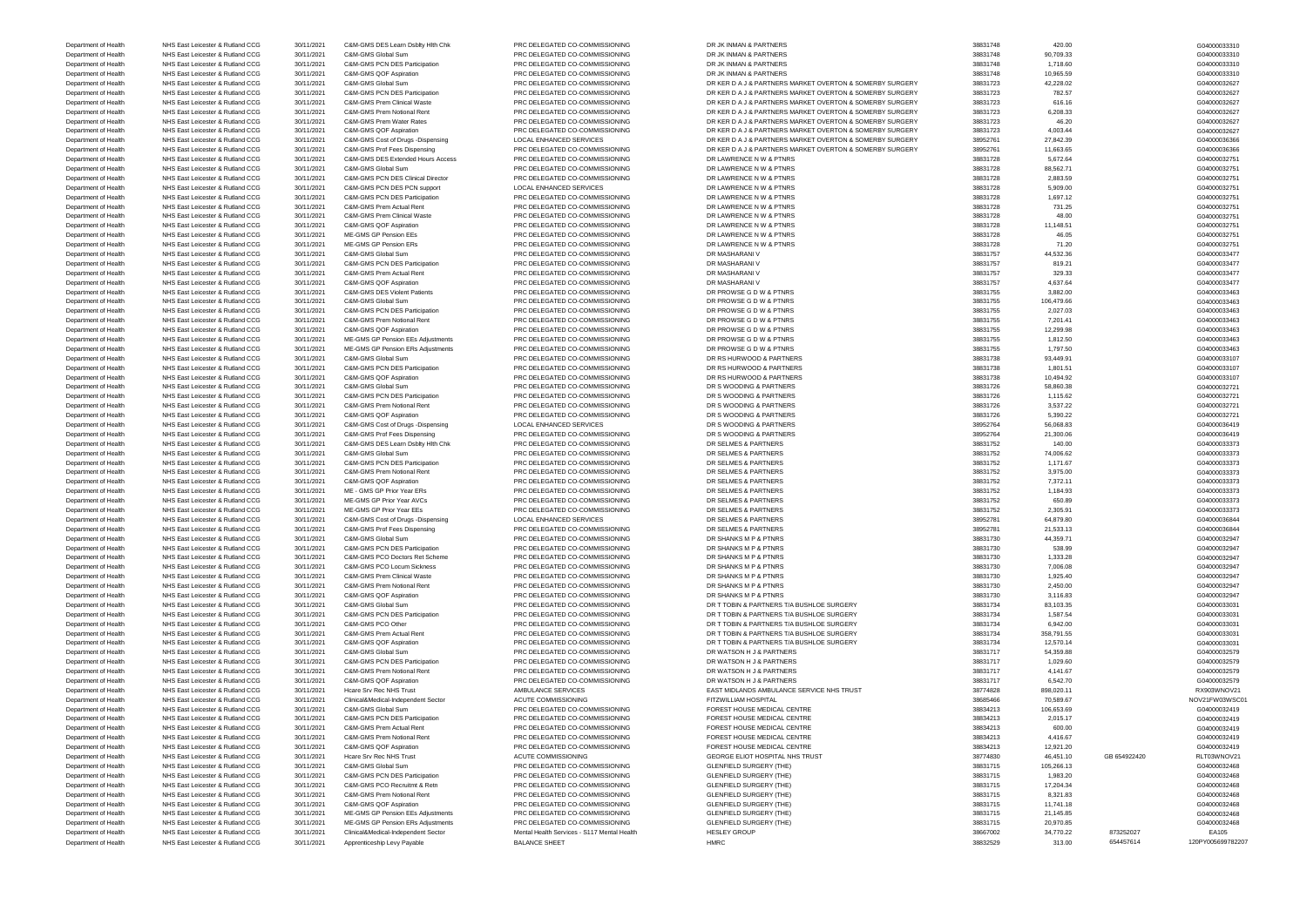Department of Health NHS East Leicester & Rutland CCG 30/11/2021 Income tax <1Yr BALANCE SHEET HMRC 38832529 40,883.04 654457614 120PY005699782207 Department of Health NHS East Leicester & Rutland CCG 30/11/2021 Income tax <1Yr-Student Loans BALANCE SHEET HMRC HMRC 38832529 1,188.00 654457614 120PY005699782207 Department of Health NHS East Leicester & Rutland CCG 30/11/2021 National Insurance < 1 yr-NI- ERS BALANCE SHEET HMRC HMRC 38832529 33,827.94 654457614 654457614 120PY005699782207 Department of Health NHS East Leicester & Rutland CCG 30/11/2021 National Insurance < 1 yr-NI-EES BALANCE SHEET HMRC HMRC 38832529 25,542.69 654457614 120PY005699782207 Department of Health NHS East Leicester & Rutland CCG 30/11/2021 C&M-GMS DES Learn Dsblty Hlth Chk PRC DELEGATED CO-COMMISSIONING HUSBANDS BOSWORTH SURGERY 38831746 38831746 140.00 140.00 S04000033304 Department of Health NHS East Leicester & Rutland CCG 30/11/2021 C&M-GMS Global Sum PRC DELEGATED CO-COMMISSIONING HUSBANDS BOSWORTH SURGERY 38831746 38831746 37,081.71 38831746 37,081.71 G04000033304 Department of Health NHS East Leicester & Rutland CCG 30/11/2021 C&M-GMS PCN DES Participation PRC DELEGATED CO-COMMISSIONING HUSBANDS BOSWORTH SURGERY 38831746 38831746 659.91 604000033304 Department of Health NHS East Leicester & Rutland CCG 30/11/2021 C&M-GMS Prem Actual Rent PRC DELEGATED CO-COMMISSIONING HUSBANDS BOSWORTH SURGERY 38831746 38831746 154.00 154.00 S04000033304 Department of Health NHS East Leicester & Rutland CCG 30/11/2021 C&M-GMS Prem Notional Rent PRC DELEGATED CO-COMMISSIONING HUSBANDS BOSWORTH SURGERY 3,371.47 38831746 3,371.47 38831746 3,371.47 38831746 3,371.47 Department of Health NHS East Leicester & Rutland CCG 30/11/2021 C&M-GMS QOF Aspiration PRC DELEGATED CO-COMMISSIONING HUSBANDS BOSWORTH SURGERY 3,639.1746 3,639.19 38831746 3,639.19 S04000033304 Department of Health NHS East Leicester & Rutland CCG 30/11/2021 C&M-GMS Cost of Drugs -Dispensing LOCAL ENHANCED SERVICES HUSBANDS BOSWORTH SURGERY 38952776 38952776 52,535.60 52,535.60 604000036765 Department of Health NHS East Leicester & Rutland CCG 30/11/2021 C&M-GMS Prof Fees Dispensing PRC DELEGATED CO-COMMISSIONING HUSBANDS BOSWORTH SURGERY SURGERY 38952776 16,492.10 504000036765 16,992.99.53 654926604 60400003 Department of Health NHS East Leicester & Rutland CCG 30/11/2021 Hcare Srv Rec Fdtn Trust-Contract Cost per Case ACUTE COMMISSIONING KETTERING GENERAL HOSPITAL NHS FOUNDATION TRUST 38774844 982,329.53 654926604 RNQ03WNOV21 Department of Health NHS East Leicester & Rutland CCG 30/11/2021 C&M-GMS LES Equitable Funding LOCAL ENHANCED SERVICES LATHAM HOUSE MEDICAL PRACTICE 38798885 38798885 48,738.76 48,738.76 38WM8FFM-10 Department of Health NHS East Leicester & Rutland CCG 30/11/2021 C&M-GMS DES Extended Hours Access PRC DELEGATED CO-COMMISSIONING LATHAM HOUSE MEDICAL PRACTICE 38834217 38834217 8,576.88 604000032739 Department of Health NHS East Leicester & Rutland CCG 30/11/2021 C&M-GMS Global Sum PRC DELEGATED CO-COMMISSIONING LATHAM HOUSE MEDICAL PRACTICE 38834217 38834217 265,610.21 265,610.21 G040000032739 Department of Health NHS East Leicester & Rutland CCG 30/11/2021 C&M-GMS PCN DES Clinical Director PRC DELEGATED CO-COMMISSIONING LATHAM HOUSE MEDICAL PRACTICE 38834217 4,359.91 4,359.91 5040000032739 4,359.91 G04000003273 Department of Health NHS East Leicester & Rutland CCG 30/11/2021 C&M-GMS PCN DES PCN support LOCAL ENHANCED SERVICES LATHAM HOUSE MEDICAL PRACTICE 38834217 38834217 8,934.25 38834217 8,934.25 604000032739 Department of Health NHS East Leicester & Rutland CCG 30/11/2021 C&M-GMS PCN DES Participation PRC DELEGATED CO-COMMISSIONING LATHAM HOUSE MEDICAL PRACTICE 38834217 38834217 5,065.47 5,065.47 604000032739 Department of Health NHS East Leicester & Rutland CCG 30/11/2021 C&M-GMS PCO Doctors Ret Scheme PRC DELEGATED CO-COMMISSIONING LATHAM HOUSE MEDICAL PRACTICE 38834217 3899.84 38834217 7,999.84 604000032739 Department of Health NHS East Leicester & Rutland CCG 30/11/2021 C&M-GMS PCO Recruitmt & Retn PRC DELEGATED CO-COMMISSIONING LATHAM HOUSE MEDICAL PRACTICE 38834217 38834217 8,152.17 8,152.17 38834217 8,152.17 6040000032739 Department of Health NHS East Leicester & Rutland CCG 30/11/2021 C&M-GMS Prem Clinical Waste PRC DELEGATED CO-COMMISSIONING LATHAM HOUSE MEDICAL PRACTICE 38834217 38834217 7,157.25 7,157.25 6040000032739 Department of Health NHS East Leicester & Rutland CCG 30/11/2021 C&M-GMS Prem Notional Rent PRC DELEGATED CO-COMMISSIONING LATHAM HOUSE MEDICAL PRACTICE 38834217 38834217 22,330.42 38834217 32,330.42 G040000032739 Department of Health NHS East Leicester & Rutland CCG 30/11/2021 C&M-GMS Prem Water Rates PRC DELEGATED CO-COMMISSIONING LATHAM HOUSE MEDICAL PRACTICE 38834217 38834217 1,029.99 38834217 1,029.99 504000032739 Department of Health NHS East Leicester & Rutland CCG 30/11/2021 C&M-GMS QOF Aspiration PRC DELEGATED CO-COMMISSIONING LATHAM HOUSE MEDICAL PRACTICE 38834217 30,412.64 38834217 30,412.64 SCO4000032739 Department of Health NHS East Leicester & Rutland CCG 30/11/2021 C&M-GMS GP Statutory Levy PRC DELEGATED CO-COMMISSIONING LATHAM HOUSE MEDICAL PRACTICE 38834220 - 1,253.84 38834220 - 1,253.84 G04000032741 Department of Health NHS East Leicester & Rutland CCG 30/11/2021 C&M-GMS Voluntary Levy PRC DELEGATED CO-COMMISSIONING LATHAM HOUSE MEDICAL PRACTICE 38834220 - 179.12 38834220 - 179.12 G04000032741 Department of Health NHS East Leicester & Rutland CCG 30/11/2021 ME-GMS GP Pension EEs PRC DELEGATED CO-COMMISSIONING LATHAM HOUSE MEDICAL PRACTICE 38834220 - 20,551.87 38834220 - 20,551.87 G04000032741 Department of Health NHS East Leicester & Rutland CCG 30/11/2021 ME-GMS GP Pension ERs PRC DELEGATED CO-COMMISSIONING LATHAM HOUSE MEDICAL PRACTICE 38834220 - 21,610.51 38834220 - 21,610.51 G040000032741 Department of Health NHS East Leicester & Rutland CCG 30/11/2021 Clinical&Medical-Othe Public Sector COMMISSIONING - NON ACUTE LEICESTERSHIRE COUNTY COUNCIL 38,33807765 38,338.50 115337102 100067910 Department of Health NHS East Leicester & Rutland CCG 30/11/2021 Cont Care- Adult 100% Fully Funded CHC ADULT FULLY FUNDED LEICESTERSHIRE COUNTY COUNCIL 2000 2000 135,720.00 115337102 100070879 Department of Health NHS East Leicester & Rutland CCG 30/11/2021 Cont Care- Adult 100% Fully Funded CHC ADULT FULLY FUNDED LEICESTERSHIRE COUNTY COUNCIL 38982874 38982874 293,336.00 115337102 100074165 Department of Health NHS East Leicester & Rutland CCG 30/11/2021 Hcare Srv Rec NHS Trust MENTAL HEALTH CONTRACTS LEICESTERSHIRE PARTNERSHIP NHS TRUST 38774832 6,025,583.00 654969872 RT503WNOV21 Department of Health NHS East Leicester & Rutland CCG 30/11/2021 Clinical&Medical-Independent Sector PLANNED CARE LLR PROVIDER CO LTD 38711128 38711128 234,007.00 33438 Department of Health NHS East Leicester & Rutland CCG 30/11/2021 Clinical&Medical-Independent Sector PLANNED CARE LLR PROVIDER CO LTD 38953396 38953396 85,398.00 3428 Department of Health NHS East Leicester & Rutland CCG 30/11/2021 Clinical&Medical-Independent Sector ACUTE COMMISSIONING NEW MEDICAL SYSTEMS LTD 38893433 8983433 69,839.10 275051903 5511 Department of Health NHS East Leicester & Rutland CCG 30/11/2021 Charges from CSU CONTINUING HEALTHCARE ASSESSMENT & SUPPORT NHS MIDLANDS AND LANCASHIRE CSU CONTINUING HEALTHCARE ASSESSMENT & SUPPORT NHS MIDLANDS AND LANCA Department of Health NHS East Leicester & Rutland CCG 30/11/2021 Charges from CSU CORPORATE COSTS & SERVICES NHS MIDLANDS AND LANCASHIRE CSU 38711104 85,618.54 GB 654442045 7312321626 Department of Health NHS East Leicester & Rutland CCG 30/11/2021 Charges from CSU QUALITY PREMIUM PROGRAMME NHS MIDLANDS AND LANCASHIRE CSU 38711104 38711104 13,540.85 GB 654442045 7312321626 Department of Health NHS East Leicester & Rutland CCG 30/11/2021 Utilisation-Cont Care<1Yr BALANCE SHEET NORA LANFRIDGE NORA LANFRIDGE 38776500 58,884.53 UPR021121BW Department of Health NHS East Leicester & Rutland CCG 30/11/2021 Healthcare Srv Rec CCG GP FORWARD VIEW GP FORWARD VIEW NORTH CHARNWOOD GP COMMUNITY NETWORK LTD 38685446 55,000.00 576,000 576,000 576,000 100019 Department of Health NHS East Leicester & Rutland CCG 30/11/2021 Hcare Srv Rec Fdtn Trust-Contract Cost per Case ACUTE COMMISSIONING NORTH WEST ANGLIA NHS FOUNDATION TRUST STAGS 3774834 781,290.49 GB654936110 RNS03WNOV21 R Department of Health NHS East Leicester & Rutland CCG 30/11/2021 Hcare Srv Rec NHS Trust ACUTE COMMISSIONING NORTHAMPTON GENERAL HOSPITAL NHS TRUST 38774838 69,444.86 654933707 RNS03WNOV21 Department of Health NHS East Leicester & Rutland CCG 30/11/2021 Hcare Srv Rec NHS Trust ACUTE COMMISSIONING NOTTINGHAM UNIVERSITY HOSPITALS NHS TRUST 38774849 526,990.77 654434827 RX103WNOV21 Department of Health NHS East Leicester & Rutland CCG 30/11/2021 Clinical&Medical-Independent Sector ACUTE COMMISSIONING NOTTINGHAM WOODTHORPE HOSPITAL 38685440 85,305.73 88685440 85,305.73 03WNWH215 Department of Health NHS East Leicester & Rutland CCG 30/11/2021 Clinical&Medical-Independent Sector ACUTE COMMISSIONING NOTTINGHAM WOODTHORPE HOSPITAL 38993526 111,374.23 111,374.23 03WNWH216 Department of Health NHS East Leicester & Rutland CCG 30/11/2021 Clinical&Medical-Independent Sector ACUTE COMMISSIONING NUFFIELD HEALTH 38685382 - 54,406.34 564291137 FPSC001428CN Department of Health NHS East Leicester & Rutland CCG 30/11/2021 Clinical&Medical-Independent Sector ACUTE COMMISSIONING NUFFIELD HEALTH 38807768 38807768 150,020.93 564291137 FPSC001558 Department of Health NHS East Leicester & Rutland CCG 30/11/2021 Clinical&Medical-Independent Sector ACUTE COMMISSIONING NUFFIELD HEALTH 38993521 - 41,459.98 564291137 FPSC001759CN Department of Health NHS East Leicester & Rutland CCG 30/11/2021 C&M-GMS DES Extended Hours Access PRC DELEGATED CO-COMMISSIONING OAKHAM MEDICAL PRACTICE 38834221 4,783.08 4,783.08 4,783.08 38834221 4,783.08 604000032884 Department of Health NHS East Leicester & Rutland CCG 30/11/2021 C&M-GMS Global Sum PRC DELEGATED CO-COMMISSIONING OAKHAM MEDICAL PRACTICE 38834221 38834221 118,530.24 118,530.24 604000032884 Department of Health NHS East Leicester & Rutland CCG 30/11/2021 C&M-GMS PCN DES Clinical Director PRC DELEGATED CO-COMMISSIONING OAKHAM MEDICAL PRACTICE 38834221 38834221 2,431.40 2,431.40 38834221 3,431.40 G04000032884 Department of Health NHS East Leicester & Rutland CCG 30/11/2021 C&M-GMS PCN DES PCN support LOCAL ENHANCED SERVICES OAKHAM MEDICAL PRACTICE 38834221 38834221 4,982.38 4,982.38 604000032884 Department of Health NHS East Leicester & Rutland CCG 30/11/2021 C&M-GMS PCN DES Participation PRC DELEGATED CO-COMMISSIONING OAKHAM MEDICAL PRACTICE 38834221 38834221 2,315.85 38834221 2,315.85 38834221 3,315.85 G04000032 Department of Health NHS East Leicester & Rutland CCG 30/11/2021 C&M-GMS Prem Actual Rent PRC DELEGATED CO-COMMISSIONING OAKHAM MEDICAL PRACTICE 38834221 845.83 604000032884 Department of Health NHS East Leicester & Rutland CCG 30/11/2021 C&M-GMS Prem Clinical Waste PRC DELEGATED CO-COMMISSIONING OAKHAM MEDICAL PRACTICE 38834221 38834221 1,686.62 504000032884 Department of Health NHS East Leicester & Rutland CCG 30/11/2021 C&M-GMS QOF Aspiration PRC DELEGATED CO-COMMISSIONING OAKHAM MEDICAL PRACTICE 38834221 38834221 15,015.74 15,015.74 604000032884 Department of Health NHS East Leicester & Rutland CCG 30/11/2021 Clinical&Medical-Independent Sector COMMUNITY SERVICES ONEPRIMARYCARE ONEPRIMARYCARE 38908170 37,650.00 37,650.00 1003607 Department of Health NHS East Leicester & Rutland CCG 30/11/2021 Clinical&Medical-Independent Sector ACUTE COMMISSIONING OPCARE LTD 38730489 38730489 153,215.02 607251365 OPSI042806 Department of Health NHS East Leicester & Rutland CCG 30/11/2021 Utilisation-Cont Care<1Yr BALANCE SHEET PAMELA KNOWLES PAMELA KNOWLES 38776494 59,681.61 59,681.61 UPR021121IL Department of Health NHS East Leicester & Rutland CCG 30/11/2021 C&M-GMS LES Equitable Funding LOCAL ENHANCED SERVICES SOUTH LEICESTERSHIRE MEDICAL GROUP 38798860 29,428.70 29,428.70 29,428.70 30WM8FFM-1 Department of Health NHS East Leicester & Rutland CCG 30/11/2021 C&M-GMS Global Sum PRC DELEGATED CO-COMMISSIONING SOUTH LEICESTERSHIRE MEDICAL GROUP 38831719 190,598.75 199,598.75 604000032588 Department of Health NHS East Leicester & Rutland CCG 30/11/2021 C&M-GMS PCN DES Participation PRC DELEGATED CO-COMMISSIONING SOUTH LEICESTERSHIRE MEDICAL GROUP 38831719 3,752.72 3,752.72 3,752.72 5040000000000000000000000 Department of Health NHS East Leicester & Rutland CCG 30/11/2021 C&M-GMS Prem Actual Rent PRC DELEGATED CO-COMMISSIONING SOUTH LEICESTERSHIRE MEDICAL GROUP 38831719 51,347.32 51,347.32 SCOUTH LEICESTERSHIRE MEDICAL GROUP Department of Health NHS East Leicester & Rutland CCG 30/11/2021 C&M-GMS Prem Clinical Waste PRC DELEGATED CO-COMMISSIONING SOUTH LEICESTERSHIRE MEDICAL GROUP 38831719 3,761.39 3,8831719 3,761.39 G04000032588 Department of Health NHS East Leicester & Rutland CCG 30/11/2021 C&M-GMS Prem Notional Rent PRC DELEGATED CO-COMMISSIONING SOUTH LEICESTERSHIRE MEDICAL GROUP 38831719 9,768.75 38831719 9,768.75 SOUTH LEICESTERSHIRE MEDICAL Department of Health NHS East Leicester & Rutland CCG 30/11/2021 C&M-GMS Prem Water Rates PRC DELEGATED CO-COMMISSIONING SOUTH LEICESTERSHIRE MEDICAL GROUP 38831719 38831719 1,090.39 1604000032588 Department of Health NHS East Leicester & Rutland CCG 30/11/2021 C&M-GMS QOF Aspiration PRC DELEGATED CO-COMMISSIONING SOUTH LEICESTERSHIRE MEDICAL GROUP 38831719 19,143.60 19,143.60 SOUTH LEICESTERS (GO40000032588<br>Departm Department of Health NHS East Leicester & Rutland CCG 30/11/2021 ME - GMS GP Prior Year ERs PRC DELEGATED CO-COMMISSIONING SOUTH LEICESTERSHIRE MEDICAL GROUP 38831719 532.58 532.58 532.58 5604000032588 Department of Health NHS East Leicester & Rutland CCG 30/11/2021 ME-GMS GP Prior Year EEs PRC DELEGATED CO-COMMISSIONING SOUTH LEICESTERSHIRE MEDICAL GROUP 38831719 2,339.54 38831719 2,339.54 G04000032588 Department of Health NHS East Leicester & Rutland CCG 30/11/2021 C&M-GMS GP Statutory Levy PRC DELEGATED CO-COMMISSIONING SOUTH LEICESTERSHIRE MEDICAL GROUP 38831720 - 896.95 39831720 - 896.95 G04000032590 Department of Health NHS East Leicester & Rutland CCG 30/11/2021 C&M-GMS Prem Water Rates PRC DELEGATED CO-COMMISSIONING SOUTH LEICESTERSHIRE MEDICAL GROUP 38831720 - 529.84 509.84 SOUTH LEICESTERSHIRE MEDICAL GROUP Department of Health NHS East Leicester & Rutland CCG 30/11/2021 ME - GMS GP Prior Year ERs PRC DELEGATED CO-COMMISSIONING SOUTH LEICESTERSHIRE MEDICAL GROUP 38831720 - 2,797.94 38831720 - 2,797.94 G04000032590 Department of Health NHS East Leicester & Rutland CCG 30/11/2021 ME-GMS GP Pension Added Years EEs PRC DELEGATED CO-COMMISSIONING SOUTH LEICESTERSHIRE MEDICAL GROUP 38831720 - 847.50 38831720 - 847.50 G04000032590 Department of Health NHS East Leicester & Rutland CCG 30/11/2021 ME-GMS GP Pension EEs PRC DELEGATED CO-COMMISSIONING SOUTH LEICESTERSHIRE MEDICAL GROUP 38831720 - 11,769.20 - 11,769.20 G04000032590 Department of Health NHS East Leicester & Rutland CCG 30/11/2021 ME-GMS GP Pension ERs PRC DELEGATED CO-COMMISSIONING SOUTH LEICESTERSHIRE MEDICAL GROUP 38831720 - 11,320.93 SOUTH LEICESTERS HIRE MEDICAL GROUP 38831720 - 1 Department of Health NHS East Leicester & Rutland CCG 30/11/2021 ME-GMS GP Prior Year AVCs PRC DELEGATED CO-COMMISSIONING SOUTH LEICESTERSHIRE MEDICAL GROUP 38831720 - 551.15 51.15 G04000032590 Department of Health NHS East Leicester & Rutland CCG 30/11/2021 ME-GMS GP Prior Year EEs PRO DELEGATED CO-COMMISSIONING SOUTH LEICESTERSHIRE MEDICAL GROUP 38831720 - 5,212.25 SOUTH DEPARTMENT ON DEPARTMENT ON THE SOUTH SO Department of Health NHS East Leicester & Rutland CCG 30/11/2021 C&M-GMS Cost of Drugs -Dispensing LOCAL ENHANCED SERVICES SOUTH LEICESTERSHIRE MEDICAL GROUP 38952757 24,976.14 24,976.14 G04000036343 Department of Health NHS East Leicester & Rutland CCG 30/11/2021 C&M-GMS Prof Fees Dispensing PRC DELEGATED CO-COMMISSIONING SOUTH LEICESTERSHIRE MEDICAL GROUP 38952757 3,751.22 39952757 9,751.22 50000036343 Department of Health NHS East Leicester & Rutland CCG 30/11/2021 C&M-GMS Global Sum PRC DELEGATED CO-COMMISSIONING SOUTH WIGSTON HEALTH CENTRE 38831742 57,213.40 57,213.40 57,213.40 SOUTH WIGSTON HEALTH CENTRE 38831742 57, Department of Health NHS East Leicester & Rutland CCG 30/11/2021 C&M-GMS PCN DES Participation PRC DELEGATED CO-COMMISSIONING SOUTH WIGSTON HEALTH CENTRE 38831742 38831742 1,131.53 3831742 1,131.53 604000033244 Department of Health NHS East Leicester & Rutland CCG 30/11/2021 C&M-GMS PCO Doctors Ret Scheme PRC DELEGATED CO-COMMISSIONING SOUTH WIGSTON HEALTH CENTRE 38831742 38831742 2,667.26 2,667.26 SOUTH WIGSTON HEALTH CENTRE Department of Health NHS East Leicester & Rutland CCG 30/11/2021 C&M-GMS Prem Clinical Waste PRC DELEGATED CO-COMMISSIONING SOUTH WIGSTON HEALTH CENTRE 38831742 69.29 69.29 69.29 604000033244 Department of Health NHS East Leicester & Rutland CCG 30/11/2021 C&M-GMS Prem Healthcentre Rates PRC DELEGATED CO-COMMISSIONING SOUTH WIGSTON HEALTH CENTRE 38831742 645.84 604000033244

| 40.883.04<br>1,188.00   |
|-------------------------|
| 33,827.94               |
| 25,542.69               |
| 140.00                  |
| 37,081.71               |
| 659.91                  |
| 154.00                  |
| 3,371.47                |
| 3,639.19                |
| 52,535.60               |
| 16,492.10               |
| 982,329.53              |
| 48,738.76<br>8,576.88   |
| 265,610.21              |
| 4,359.91                |
| 8,934.25                |
| 5,065.47                |
| 7,999.84                |
| 8,152.17                |
| 7,157.25                |
| 22,330.42               |
| 1,029.99                |
| 30,412.64               |
| 1,253.84                |
| 179.12                  |
| 20,551.87<br>21,610.51  |
| 38,338.50               |
| 135,720.00              |
| 293,336.00              |
| 6,025,583.00            |
| 234,007.00              |
| 85,398.00               |
| 69,839.10               |
| 75,485.28               |
| 65,618.54               |
| 13,540.85               |
| 58,884.53               |
| 55,000.00               |
| 781,290.49<br>69,444.86 |
| 526,990.77              |
| 85,305.73               |
| 111,374.23              |
| 54,406.34               |
| 150,020.93              |
| 41,459.98               |
| 4,783.08                |
| 118,530.24              |
| 2,431.40                |
| .982.3<br>2,315.85      |
| 645.83                  |
| 1,686.62                |
| 15,015.74               |
| 37,650.00               |
| 153,215.02              |
| 59,681.61               |
| 29,428.70               |
| 190,598.75              |
| 3,752.72                |
| 51,347.32               |
| 3,761.39                |
| 9,768.75                |
| 1,090.39<br>19,143.60   |
| 532.58                  |
| 2,339.54                |
| 896.95                  |
| 529.84                  |
| 2,797.94                |
| 847.50                  |
| 11,769.20               |
| 11,320.93               |
| 551.15                  |
| 5,212.25                |
| 24,976.14<br>9,751.22   |
| 57,213.40               |
| 1,131.53                |
| 2,667.26                |
| 69.29                   |